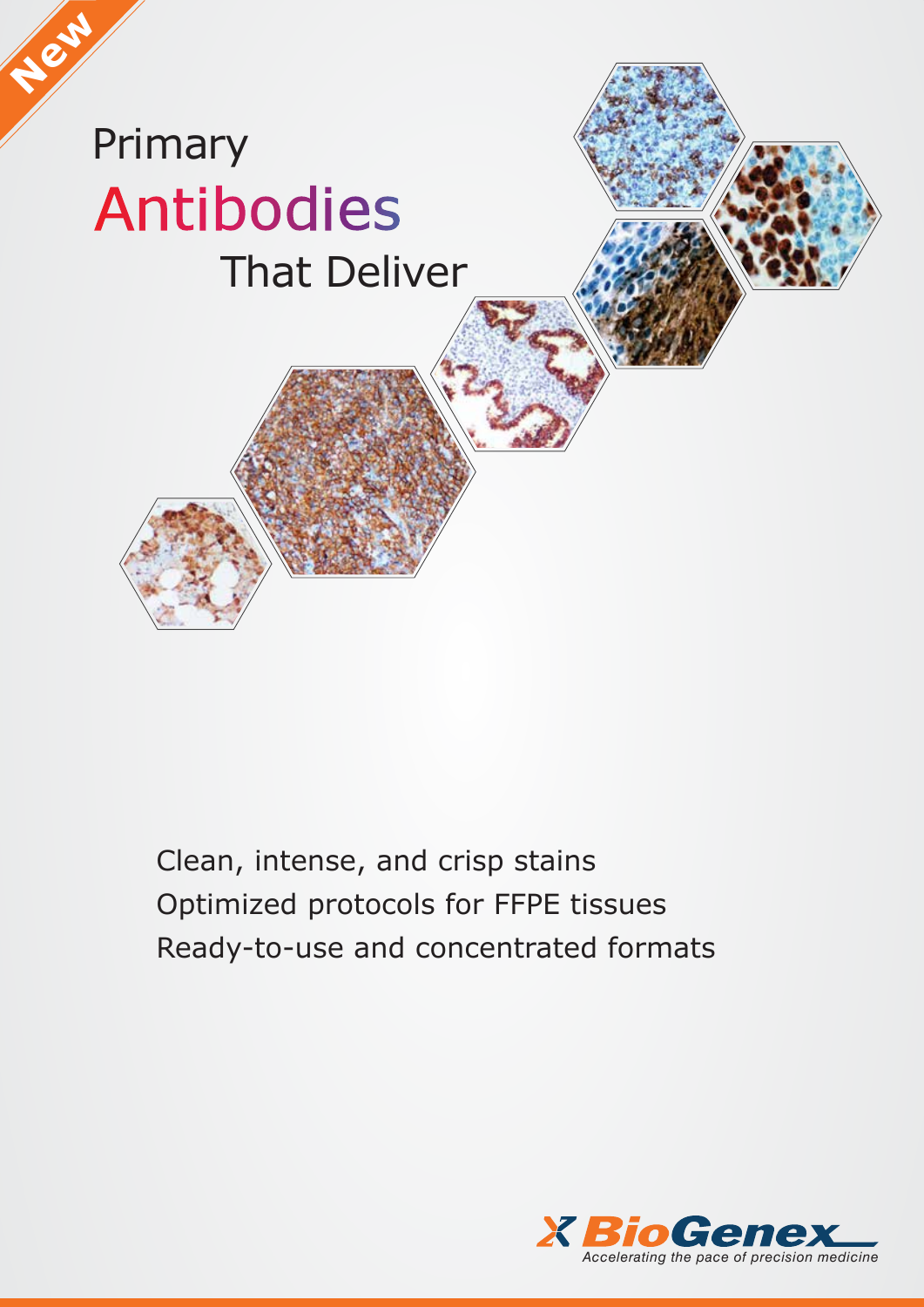## **New Primary Antibodies for Immunohistochemistry**

BioGenex offers more than 400 primary antibodies with a specific emphasis on cancer and infectious diseases. All monoclonal and polyclonal antibodies are quality controlled and highly optimized to provide maximum signal with minimum background when used for immunohistochemical staining on formalin-fixed, paraffin-embedded (FFPE) tissue. All our antibodies are optimized and recommended for use with all Super Sensitive™ Detection Systems to provide optimum staining.

#### **New Antibodies for immunohistochemistry**

BioGenex has added the below new antibodies to wide anitbody portfolio for cancer diagnosis on human FFPE tissues.

| <b>Antibody</b>     | <b>Clone</b>                 | <b>Localization</b>         | <b>Catalog Family</b> |
|---------------------|------------------------------|-----------------------------|-----------------------|
| Annexin A1          | ANXA1/1671                   | Cytoplasam                  | AM982, AX982, MU982   |
| <b>BCA-225</b>      | $Cu-18$                      | Cytoplasam                  | AM968, AX968, MU968   |
| BOB-1               | <b>SP92</b>                  | Cell membrane               | AN957, AY957, NU957   |
| <b>BrdU</b>         | IIB <sub>5</sub>             | Cytoplasam                  | AM984, AX984, MU984   |
| Calcitonin          | <b>SP17</b>                  | Cell membrane               | AN926, AY926, NU92    |
| Cathepsin D         | CTSD/3082                    | Cytoplasam                  | AM961, AX961, MU961   |
| CD <sub>3e</sub>    | C3e/1931                     | Cell membrane               | AM931, AX931, MU931   |
| CD <sub>8a</sub>    | C8/468                       | Cell membrane               | AM929, AX929, MU929   |
| <b>CD20</b>         | IGEL/773                     | Cell membrane               | AM947, AX947, MU947   |
| CD <sub>22</sub>    | <b>BLCAM/1795</b>            | Cell membrane               | AM962, AX962, MU962   |
| CD <sub>23</sub>    | <b>SP23</b>                  | Cell membrane               | AN988, AY988, NU988   |
| <b>CD30</b>         | EPR4102                      | Cell membrane               | AN955, AY955, NU955   |
| CD31                | $C31.3 + C31.7$<br>$+C31.10$ | Cell membrane/<br>cytoplasm | AM979, AX979, MU979   |
| CD45                | 2B11 & PD7/26                | Cell membrane               | AM941, AX941, MU941   |
| CD45RA (B-cell)     | PTPRC/1131                   | Cell membrane               | AM983, AX983, MU983   |
| CD61/Integrin Beta3 | ITGB3/2145                   | Cell membrane               | AM942, AX942, MU942   |
| c-Jun               | 4H9                          | Cell membrane               | AM958, AX958, MU958   |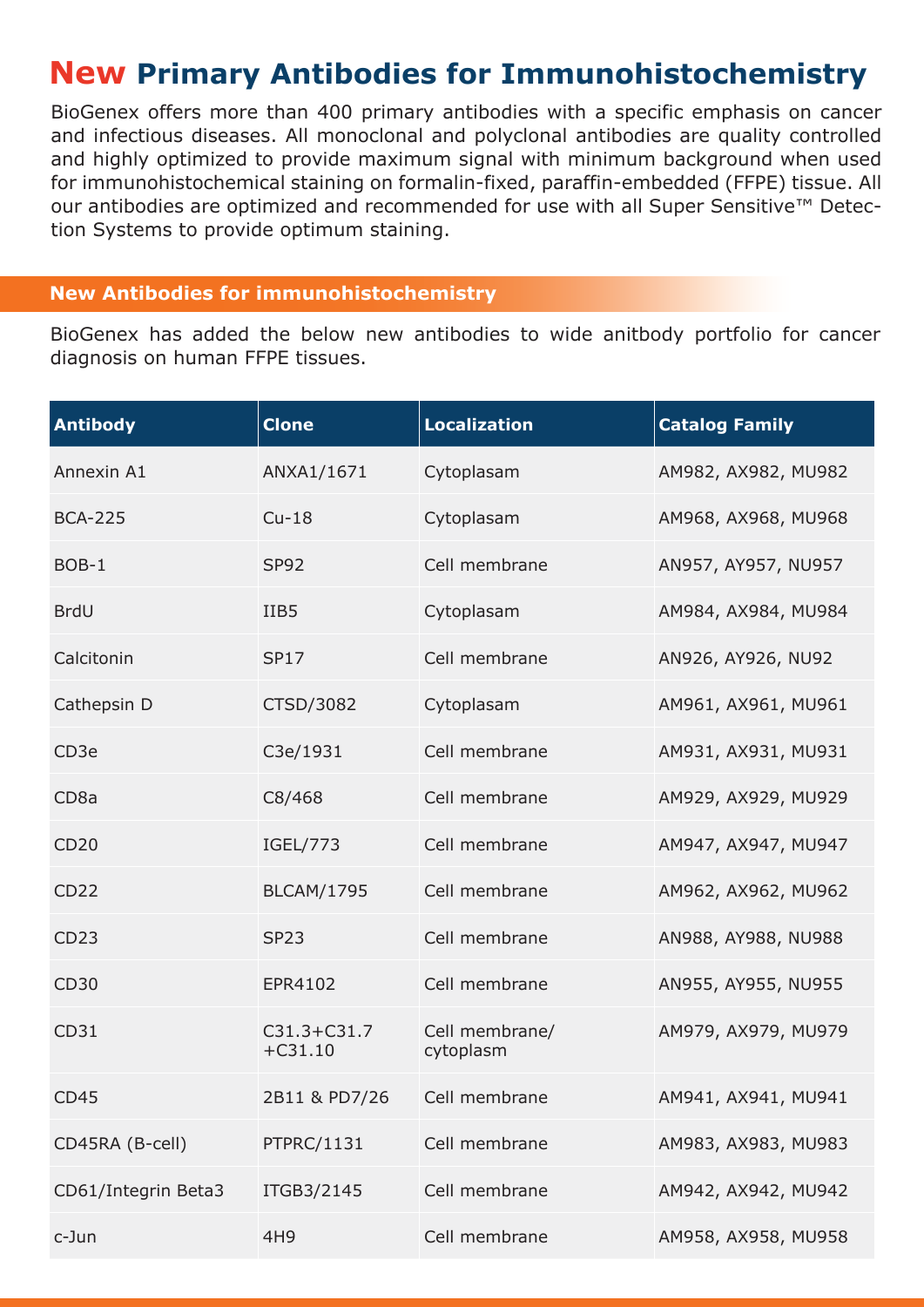| <b>Antibody</b>      | <b>Clone</b>    | <b>Localization</b>         | <b>Catalog Family</b> |
|----------------------|-----------------|-----------------------------|-----------------------|
| CNPase (Myelin)      | <b>SMI 91</b>   | Cell membrane               | AM959, AX959, MU959   |
| Cytokeratin 16       | KRT16/2043      | Cell membrane               | AN933, AY933, NU933   |
| Cytokeratin 17       | KRT17/778       | Cell membrane/<br>cytoplasm | AM981, AX981, MU981   |
| Cytokeratin 20       | KRT20/1992      | Cell membrane               | AM946, AX946, MU946   |
| Cytokeratin 7        | KRT7/760        | Cell membrane               | AM944, AX944, MU944   |
| dsDNA                | $121 - 3$       | <b>Nuclear</b>              | AM934, AX934, MU934   |
| <b>ERG</b>           | EP111           | Cell membrane/<br>cytoplasm | AN976, AY976, NU976   |
| Estrogen Receptor a  | ESR1/1935       | Cell membrane               | AM924, AX924, MU924   |
| Ferritin Light Chain | FTL/1389        | Cell membrane               | AM935, AX935, MU935   |
| GCDFP-15             | PIP/1571        | Cell membrane               | AM953, AX953, MU953   |
| Growth Hormone       | GH/1450         | Cell membrane               | AM925, AX925, MU925   |
| HCG-alpha            | HCGa/53         | Cell membrane               | AM930, AX930, MU930   |
| Hemoglobin A         | <b>EPR3608</b>  | Cell membrane/cytoplasm     | AN977, AY977, NU977   |
| Kappa Light Chain    | HP6053+L1C1     | Cytoplasam                  | AM980, AX980, MU980   |
| N-Cadherin           | 5D <sub>5</sub> | Cell membrane               | AM928, AX928, MU928   |
| $Pax-5$              | $24$ /Pax-5     | Cell membrane               | AM967, AX967, MU967   |
| $PD-1$               | IHC001          | Cell membrane               | AM922, AX922, MU922   |
| PD-L1                | <b>IHC411</b>   | Cell membrane               | AN921, AY921, NU921   |
| Prolactin            | PRL/2644        | Cytoplasam                  | AM978, AX978, MU978   |
| P-Tyr                | PY793           | Cell membrane               | AM938, AX938, MU938   |
| STAT5A               | 6D4             | Cell membrane               | AM972, AX972, MU972   |
| Tubulin B3           | TUJ1            | Cell membrane               | AM952, AX952, MU952   |
| <b>vWF</b>           | <b>VWF/2480</b> | Cytoplasam                  | AM939, AX939, MU939   |
| WT1                  | WT1/1434R       | Cell membrane               | AN940, AY940, NU940   |